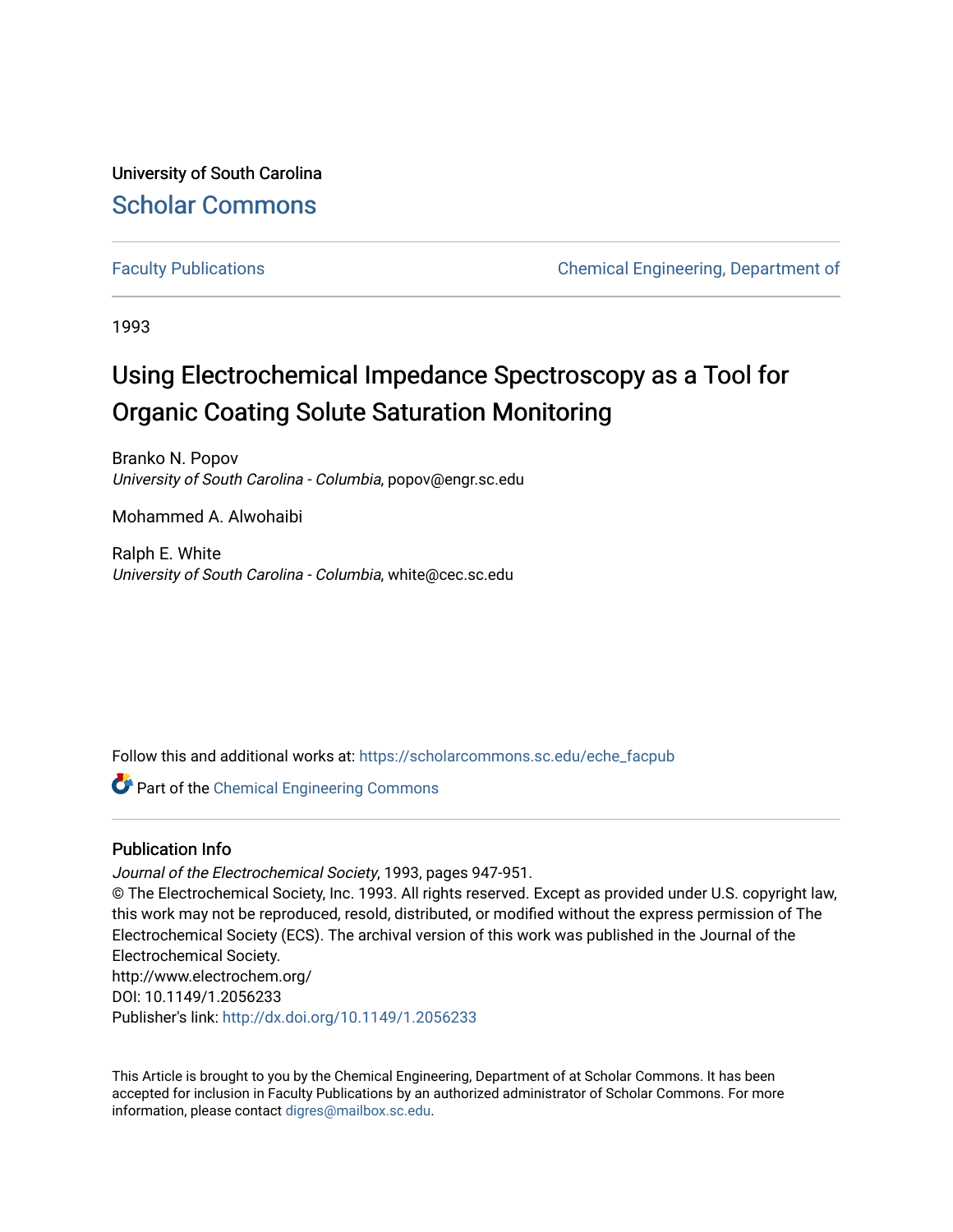# **Using Electrochemical Impedance Spectroscopy as a Tool for Organic Coating Solute Saturation Monitoring**

**B. N. Popov,\* Mohammed A. Alwohaibi,<sup>a</sup> and R. E. White\*** 

*Department of Chemical Engineering, University of South Carolina, Columbia, South Carolina 29208* 

#### ABSTRACT

Electrochemical impedance spectroscopy (EIS) has been used to study the solute uptake for epoxy/phenolic (E/p) and epoxy/amine (E/a) thick-coated mild steel samples immersed for 160 days in 3.5 weight percent NaC1 solution exposed to air. Samples with thicknesses of approximately 200  $\mu$ m with an exposed surface area of 22.6 cm $^2$  were used to follow solute saturation of the organic coating. Good agreement was obtained between the calculated and measured coating capacitance when, according to the diffusion equation, the coating capacitance was plotted against exposure time.

Electrochemical impedance spectroscopy (EIS) has been used successfully to follow the degradation and to predict the life of organic coatings used to protect industrial structures.<sup>1-5</sup> Coatings at initial exposure time behave as dielectric material and show pure capacitor behavior.<sup>1</sup> It has been found that coating resistance decreases with time due to the gradual penetration of conductive electrolyte through the coating structure.<sup> $6-11$ </sup> In addition, coating capacitance was found to be influenced by the amount of water uptake.<sup>6-11</sup> The coating capacitance *vs.* time curves in the early stages of exposure, prior to corrosion, have been utilized by many investigators to estimate the amount of water uptake in the coating.  $13-17$  In typical impedance investigations, the corrosion behavior of coatings with  $20-50 ~\mu m$  thicknesses was studied. ${}^{8-11,\,24-26}$  The objective of this investigation was to estimate the barrier properties of E/p and E/a thick deposits of approximately 200  $\mu$ m in 3.5 weight percent (w/o) NaC1 solution, which has been exposed to air for about 160 days.

#### **Experimental**

In order to measure coating characteristics using EIS, a special electrochemical cell made of a clear nonconductive plastic material shown in Fig. 1 was made. The exposed working electrode area was  $22.6 \text{ cm}^2$  of mild steel coated with E/p and E/a coatings. The coated mild steel samples were obtained from the Dow Chemical Company. The experiments were run under free corrosion conditions in a stagnate 3.5 % NaC1 solution open to air. A platinum gauze served as the counterelectrode and a scanning electron microscopy (SCE) served as the reference electrode. EIS data were obtained using a PAR Model 273 potentiostat/galvanostat and a PAR Model 5301 A (a two-phase lock-in amplifier) interconnected by a National Instrument IEEE-488 General Purpose Interface Bus (GPIB) to an IBM PS/2. Data were stored and analyzed using PAR M378 software on an IBM PS/2. The frequency range of 1 mHz to 100 kHz was applied with an ac voltage signal varying by  $\pm 10$  mV.

#### **Results and Discussion**

Figures 2 and 3 show representative Bode and phase shift plots, respectively, for coatings with thicknesses on the order of 200  $\mu$ m exposed to the test solution for about 160 days. The data were fitted using two circuit-analog models shown in Fig. 4. The circuit analog model in Fig. 4a was used to fit the data obtained before saturation (it will be shown later that the saturation time takes between 25 and 30 days) of the epoxy coating with the solution. In Fig. 4b the phenomena occurring at the substrate/eoating interface were taken into account and were used to analyze the data after the coatings were saturated with the electrolyte. The EIS data were fitted using Macdonald's complex nonlinear least squares algorithm,  $CNLS.<sup>18</sup>$ 

Values of the initial coating capacitance  $C<sub>o</sub>$  are shown in Table I for several coatings. Using the initial coating capac-

\* Electrochemical Society Active Member.

itance values and the thickness of the coatings, the dielectric constant for each coating was calculated by using the following equation

$$
\epsilon = \frac{d}{\epsilon^{\circ} A} C_{\circ}
$$
 [1]

where  $d$  is the coating thickness in cm,  $\epsilon$  is the dielectric constant of the coating, A is the area of the test sample exposed to the electrolytic solution in cm<sup>2</sup>,  $\epsilon^{\circ}$  is the free space dielectric constant with a value of 8.85  $\times$  10<sup>-14</sup> F/cm, and  $C_{\circ}$  is the initial coating capacitance in  $F$  measured after I h of exposure. The average value of the initial dielectric constant is equal to 4, as shown in Table II. This value is typical for a dry coating,  $5-4.2426$  indicating that initially a relatively low amount of electrolyte is adsorbed.

Fitted values of the coating pore resistance  $R_{po}$  as a function of exposure time in 3.5 w/o NaC1 solution are shown in Fig. 5. The pore resistance of the samples has initially a high value in the order of  $10^{10} \Omega$ , which gradually decreases as the solution penetrates through and saturates the organic coating, indicating an increasing ionic conductivity of the coating. If the external portion of the epoxy coating has defects in the form of fissures and capillaries, one can expect a rapid decrease of pore resistance during the first few days corresponding to entry of solution into the capillaries. This phenomena was not observed in Fig. 5. Instead,



**Fig. 1. Schematic of the test cell.** 

**Downloaded 17 Jun 2011 to 129.252.106.20. Redistribution subject to ECS license or copyright; see http://www.ecsdl.org/terms\_use.jsp**

Present address: A1-Khobar 31952, Saudi Arabia.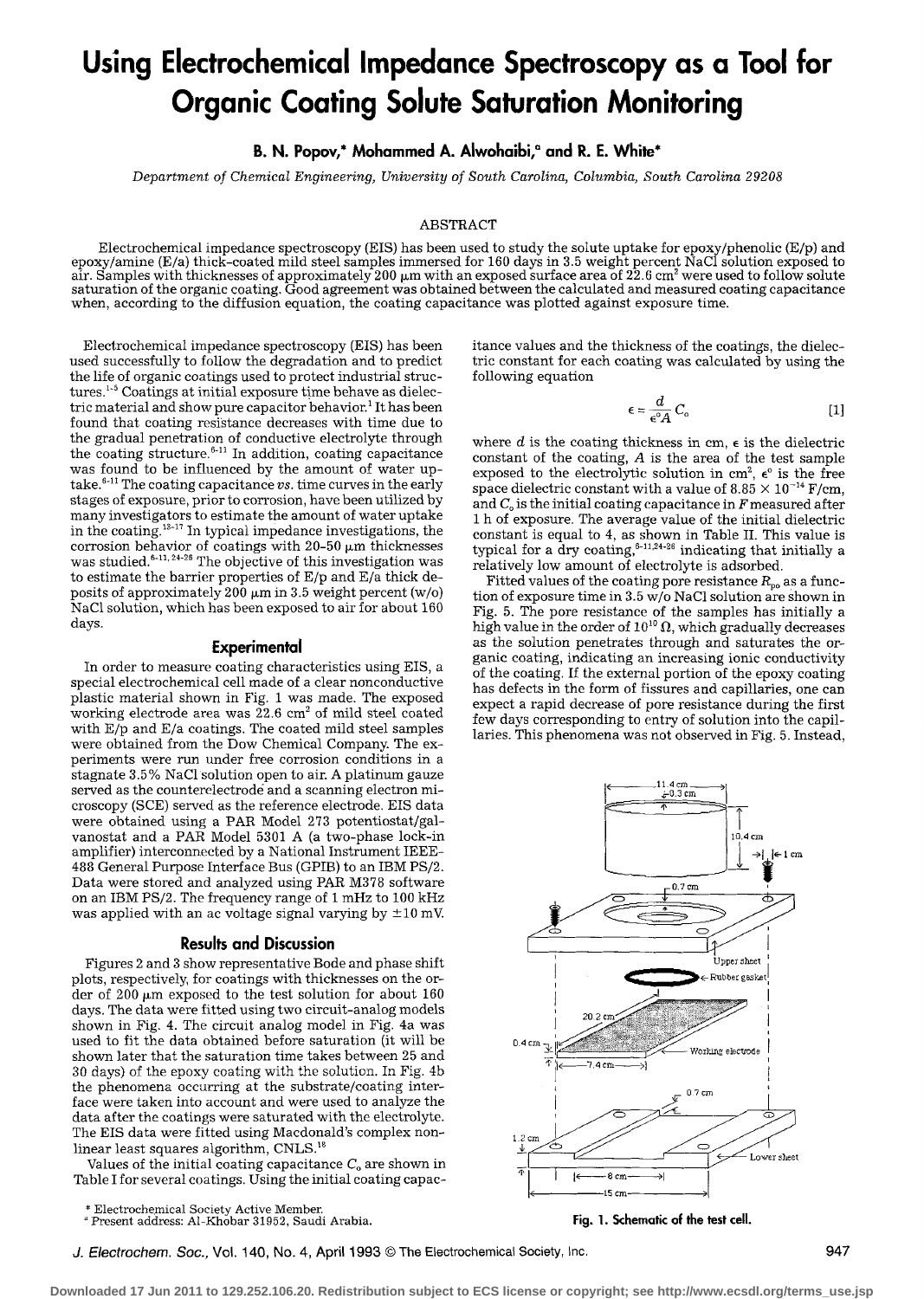

**Fig. 2. Bode-magnitude plot for 0.0195 cm thick epoxy/phenoliccoated steel in 3.5 w/o NaCI solution for a period of five months.** 



Fig. 3. Bode-phase plot for 0.0195 cm thick epoxy-coated steel in **3.5 w/o NaCI solution over period of five months.** 

for all coatings almost a linear decrease occurs which can be attributed to diffusion of solution into the epoxy coating. After about 30 days of exposure, the E/p and E/a samples with a thickness of 0.0195 cm and 0.0201 cm, respectively, show a sudden drop of the pore resistance indicating that the saturation of the coating with the electrolyte has occurred. The time required for diffusion of the electrolyte through the coating to the coated metal interface is proportional to the square of the thickness of the coating.<sup>5</sup> Consequently, as observed in Fig. 5, the E/p with a thickness of 0.0223 cm has greater pore resistance values, and the observed changes in pore resistance are less explicit than those observed for the other two coatings which have

**Table I. Values of dielectric constants of coatings calculated from coating capacitahce at initial exposure in 3.5 w/o NaCI solution.** 

| Sample<br>(type) | Thickness<br>$(\mu m)$ | $C_{\scriptscriptstyle \alpha}$<br>(F) | е     |
|------------------|------------------------|----------------------------------------|-------|
| 1. $E/p^*$       | 194.8                  | $4.098 \times 10^{-10}$                | 4.054 |
| 2. $E/a^b$       | 201.4                  | $4.130\times10^{-10}$                  | 4.222 |
| 3. E/p           | 223.0                  | $3.422 \times 10^{-10}$                | 3.871 |



**Fig. 4. Circuit analog modules used to fit EIS data, (a) circuit used to fit EIS data at initial exposure and (b) circuit used to fit EIS data after coating saturation.** 

smaller thicknesses. Also, as seen in Fig. 5, the E/p coating with a thickness of 0.0223 cm has a greater saturation time plateau indicating better stability and protective properties. The results in Fig. 5 also indicate that  $R_{po}$  decreases over time at different rates depending on the chemical composition of the coating. The  $R_{\sf po}$  of the E/a coating decreases faster as a function of time when compared with the observed  $R_{\sf po}$  decrease of E/p coating, indicating that E/p has better protective properties.

Figures 6-8 show the dependence of the coating capacitance on time for intact samples with various coating thicknesses. The coating capacitance increases monotonically indicating that the water uptake is diffusion controlled. In general, the coating capacitance increases for a value of  $4.0 \times 10^{-10}$  F. Mass uptake was calculated using the following equation

$$
M_f = \rho_s X_V \tag{2}
$$

where  $\rho_s$  is the 3.5 w/o NaCl solution density of 1.2176 g/ cm<sup>3</sup> at  $25^{\circ}$  <sup>19</sup> and  $X_{\nu}$  is the volume fraction available within the coating defined as follows<sup> $6-11$ </sup>

$$
X_{\rm V} = \frac{\log\left(C_{\rm c}/C_{\rm o}\right)}{\log\left(80\right)}\tag{3}
$$

where  $C_c$  is the coating capacitance as a function of time and  $C<sub>o</sub>$  is the initial coating capacitance obtained from EIS

**Table II. Coating capacitance at saturation time, dielectric constant and ratio of saturation coating capacitance to initial coating capacitance.** 

| Sample<br>type | Saturation<br>time (Days) | $C_{\gamma}$<br>(F)     | $\boldsymbol{\epsilon}_{\star}$ | $C_{\alpha}/C_{\alpha}$ |
|----------------|---------------------------|-------------------------|---------------------------------|-------------------------|
| 1. $E/p$       | 26                        | $4.630 \times 10^{-10}$ | 4.578                           | 1.130                   |
| 2.E/a          | 25                        | $4.560 \times 10^{-10}$ | 4.661                           | 1.104                   |
| 3. E/p         | 30                        | $3.904 \times 10^{-10}$ | 4.419                           | 1.140                   |

**Downloaded 17 Jun 2011 to 129.252.106.20. Redistribution subject to ECS license or copyright; see http://www.ecsdl.org/terms\_use.jsp**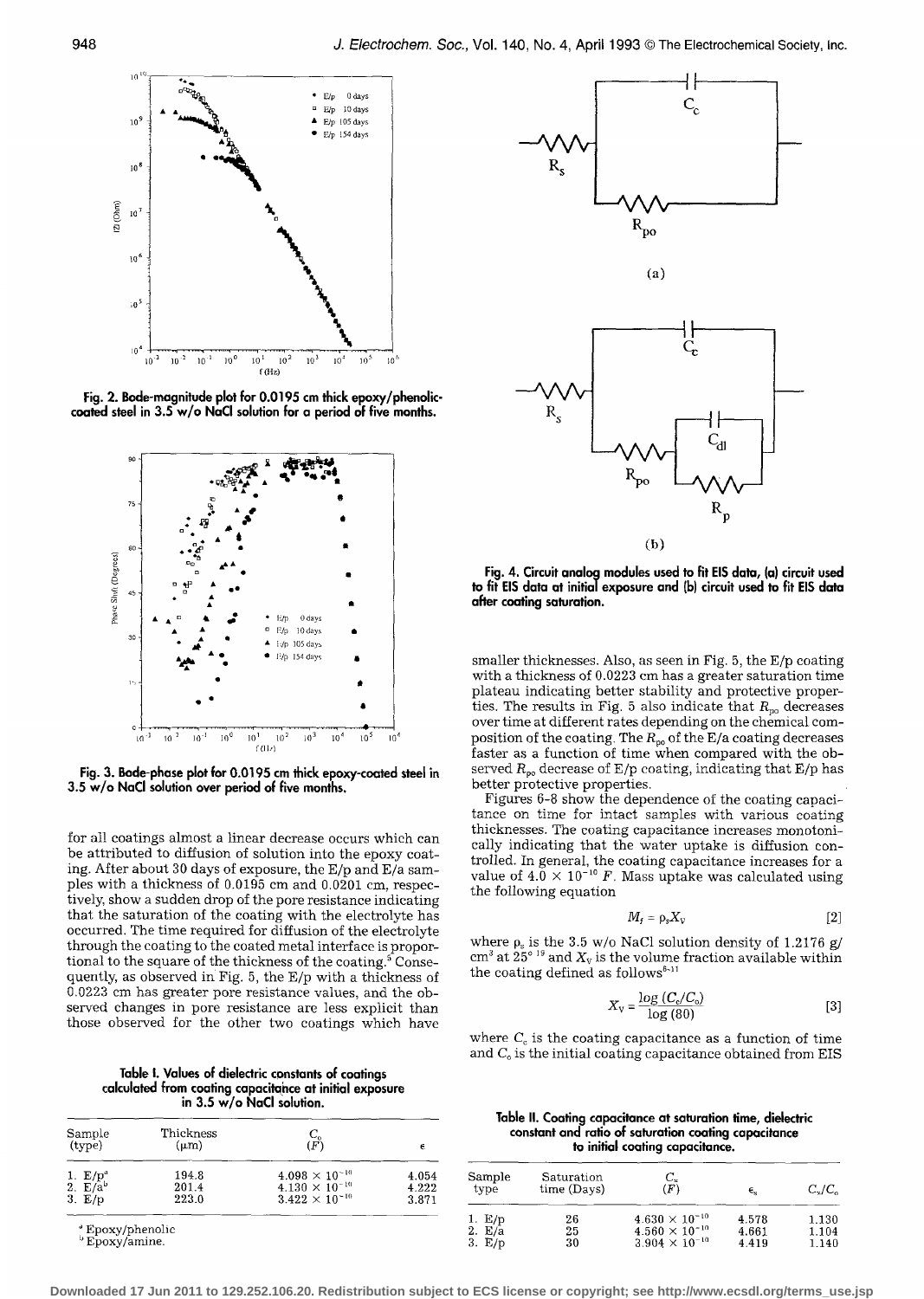

**Fig. 5. Pore resistance of epoxy coated samples as a function of exposure time in 3.5 w/o NaCI solution.** 

data at initial exposure. In this analysis it is assumed that  $Na<sup>+</sup>$  and Cl<sup> $-$ </sup> diffuse at the same rate as water and oxygen. Using the coating capacitance values at saturation time (according to Fig. 6-8) and thickness of the coating, the dielectric constant when the coating is saturated with the solute was calculated and is presented in Table II. Equation I was used with the coating capacitance at saturation time to calculate the coating dielectric constant at saturation time  $\epsilon_{\epsilon}$ . The ratio of coating capacitance measured at time  $t$  and the initially measured capacitance of the coating gives an indication of the extent of the adsorption. Thus, high ratio means that the coating adsorbs more solute. As seen in Table II only a small increase of the dielectric constant calculated at saturation time is observed, indicating that the coating is a good barrier with a small porosity. Accordingly, only a small fraction of the solute has been adsorbed.

In Fig. 9, the water uptake is correlated to the ratio of the experimentally measured coating capacitance and the initial (dry sample) coating capacitance according to Eq. 2. As is seen in Table II, the highest ratio  $C_{\omega}/C_{\omega}$  of 1.140 has been observed for the sample with a thickness of  $230.0 ~\mu m$ . A small increase of the coating capacitance after saturation time is observed. Initially, the measured coating capaci-



**Fig. 6. Experimental and calculated coating capacitance as a function of exposure time in 3.5 w/o NaCI solution for epoxy/phenoliccoated steel.** 



Fig. 7. Experimental and calculated coating capacitance as a func**tion of exposure time in 3.5 w/o NaCI solution for epoxy/aminecoated steel.** 



**Fig. 8. Experimental and calculated coating capacitance as a function of exposure time in 3.5 w/o NaCI solution for epoxy/phenoliccoated steel.** 

tance ratio equals 1 with zero water uptake. When the actual measured values of  $C_{\infty}/C_{\infty}$  were plotted (as in the enlarged portion in Fig. 9] as a function of water uptake, a linear dependence is observed, as expected according to Eq. 2. This is due to the small increase of the measured capacitance as exposure time increases. This behavior is expected, since only a small fraction of the curve in Fig. 9 is presented in the enlarged portion. Accordingly, small changes in coating capacitance are linearly related to the water uptake and hence to the concentration of the electrolyte in the pores of the coating. This has been experimentally shown to be valid for the epoxy/polyamide coatings.<sup>20</sup> This behavior suggests that the coating capacitance may be treated as a variable whose values may be determined by the diffusion equation<sup>20-22</sup>

$$
\frac{\partial C_{\rm c}}{\partial t} = D_{\rm eff} \frac{\partial^2 C_{\rm c}}{\partial x^2} \tag{4}
$$

The initial and boundary conditions are at

$$
t = 0 \quad x \geq 0 \,:\, C_{\rm c} = C_{\rm o} \tag{5}
$$

**Downloaded 17 Jun 2011 to 129.252.106.20. Redistribution subject to ECS license or copyright; see http://www.ecsdl.org/terms\_use.jsp**

For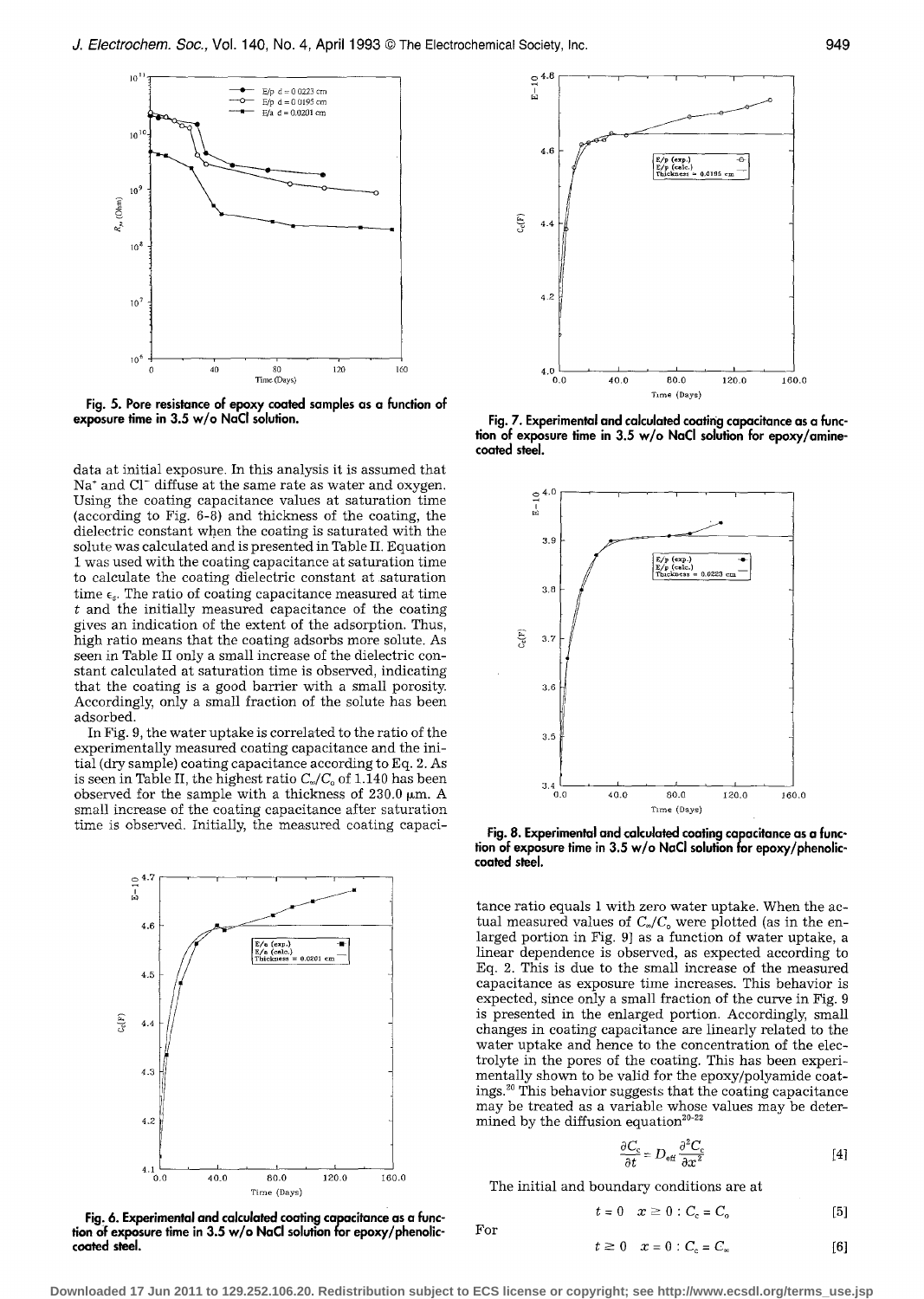

**Fig. 9. Mass fraction** *vs.* **ratio of coating capacitance to initial coating capacitance.** 

and for

$$
t \geq 0 \quad x = d : C_{c} = C_{\infty} \tag{7}
$$

To use Eq. 4 it is assumed that:  $(i)$  the solute volume fraction is evenly distributed along the diffusion path and that no empty spaces are available within the structure of the organic coating. *(it)* Solute diffusion is one-dimensional and one directional. *(iii)* The diffusion coefficient is constant and is not a function of the amount of water adsorbed. *(iv)* The coating does not swell during the experiment and accordingly the coating thickness is constant. The analytical solution of Eq. 4 with the initial conditions given in Eq. 5, 6 and 7 is as follows<sup>20</sup>

$$
\frac{C_{\rm c}-C_{\rm o}}{C_{\rm o}-C_{\rm o}}=1-8/\pi^2\sum_{n=0}^{\infty}\frac{\exp\left\{-D_{\rm eff}(2n+1)^2(\pi/d)^2t\right\}}{(2n+1)^2}\qquad[8]
$$

The first four terms of the analytical solution (Eq. 8) were used to estimate the effective diffusion coefficient by using a SAS program (NLIN).<sup>23</sup> A nonlinear least squares fit of the normalized coating capacitance *(i.e.,* left side of Eq. 8) was used for all capacitance values until the saturation time for the coating was reached (around 30 days for most of the samples). Equation 8 was then utilized to generate the theoretical coating capacitance values of the coating, by using the same coating thickness as the thickness of the samples in Fig. 6-8. The theoretical coating capacitance values as a function of time are shown in Fig. 6-8, and the results are compared with the obtained experimental results. The theoretical coating capacitance increases with time in an expected exponential fashion. The observed increase of the coating capacitance is due to the water uptake by the coating. As shown in Fig. 6-8, the rate of change of the coating capacitance is high at the beginning but then slows as saturation occurs. Note that the measured coating capacitance is a combination of the organic coating capacitance and the adsorbed water capacitance. Taking into account that the dielectric constant of water is about 20 times that of the coating, one would expect a significant change of the coating capacitance during adsorption. The saturation time varies from 25 days for a sample with thickness of  $201.4 \mu m$  up to 30 days for a sample with thickness of 223  $\mu$ m as shown in Fig. 5. An interesting phenomena is observed in Fig. 6-8. The experimentally determined coating capacitance values continued to increase slowly even after saturation has occurred. This phenomena may be due to different water uptake rates or is due to the disbondment of the organic coating which depends on:  $(i)$ the rate of oxygen reduction and OH- generation at the coating/metal interface and *(it)* physicochemical processes which occur at the interface in the presence of the electrolyte. In the presence of the electrolyte at the interface,

**Table IlL Estimated effective diffusion, solubility, and penetration coefficients.** 

| Sample | Data from | $D_{\rm eff}$          | S     | (g/cm/s)               |
|--------|-----------|------------------------|-------|------------------------|
| (type) | Figure    | (cm <sup>2</sup> /s)   | (%)   |                        |
| 1. E/p |           | $4.92 \times 10^{-11}$ | 2.260 | $1.14 \times 10^{-12}$ |
| 2. E/a |           | $6.31 \times 10^{-11}$ | 2.770 | $1.79 \times 10^{-12}$ |
| 3.E/p  |           | $5.57 \times 10^{-11}$ | 3.007 | $1.68 \times 10^{-12}$ |

|  |  |  |  | Table IV. Transport properties in organic coatings. |
|--|--|--|--|-----------------------------------------------------|
|  |  |  |  |                                                     |

| Species of<br>interest | Diffusion<br>coefficient<br>$\rm (cm^2/s)$ | Ref.                            |
|------------------------|--------------------------------------------|---------------------------------|
| O <sub>2</sub>         | $10^{-10}$ to $10^{-8}$                    | Brandrup and Immergut (Ref. 27) |
| $Cl^-$                 | $0.47 \times 10^{-11}$                     | Glass and Smith (Ref. 28)       |
| $\mathrm{Na}^+$        | $0.31 \times 10^{-10}$                     | Glass and Smith (Ref. 28)       |

the reactions that occur are the oxidation of iron and reduction of oxygen and accordingly, one can expect the main contribution to coating disbondment to be due to  $OH^-$  generation. The coating capacitance measured at saturation time was used to calculate the solubility, S, of the electrolyte in the organic coating using Eq. 3.  $^{6-11}$  A penetration coefficient was calculated using the equation

$$
P = D_{\rm eff} S \rho_{\rm s} \tag{9}
$$

where  $\rho_s$  is the density of the 3.5 w/o NaCl solution at room temperature, S is the solubility coefficient of the chloride solution in the organic coating, and  $P$  is the penetration coefficient of the chloride solution.

The estimated diffusion coefficient, the solubility coefficient as well as the penetration coefficient are presented in Table III. As one can see from Table III, almost the same diffusion coefficients were obtained for both E/p and E/a coatings. The transport properties data in epoxy polyamide coatings compiled from various references are given in Table IV. Water diffusivity depends upon the coating chemical composition and thickness and varies between  $10^{-8}$  to  $10^{-10}$  cm<sup>2</sup>/s.<sup>29</sup> Denton *et al.*<sup>20</sup> have demonstrated for polyamide films that adsorbed moisture uptake is well approximated by a one-dimensional Fickian diffusion model, with a room temperature D =  $5 \times 10^{-9}$  cm<sup>2</sup>/s. One can expect that migration may modify these times, since the electroactive species must accumulate to maintain electroneutrality. It has been pointed out by Leidheiser *et aI. 30* that the permeation rates for water and oxygen are in excess of that required to sustain cathodic reduction of oxygen at the coating/substrate interface and accordingly are not rate determining. The major ionic charge transport carrier in the coating is the sodium ion, which is rate controlling in the corrosion process. $^{\rm 30}$  According to Table III, similar values for solubility of the electrolyte in the coating and the solute penetration coefficient were obtained for the same thickness of E/p and E/a coatings.

#### **Conclusions**

A small increase in the dielectric constant at saturation time is observed, indicating that studied coatings are with a small porosity and are good barriers. As a consequence, the observed changes in coating capacitance are linearly related to the water uptake. The observations allow the coating capacitance to be a monitored variable in the diffusion equation. The theoretical coating capacitance values were obtained by assigning the same coating thickness as those of the tested samples. A good agreement has been obtained between the calculated and measured coating capacitance, when according to the diffusion equation, the coating capacitance was plotted against exposure time. However, after the saturation of the coating has been reached, the experimentally determined capacitance continues to increase slowly. The observed phenomena results from the disbondment of the coating as a consequence of the oxygen reduction and  $OH^-$  generation at the coating/